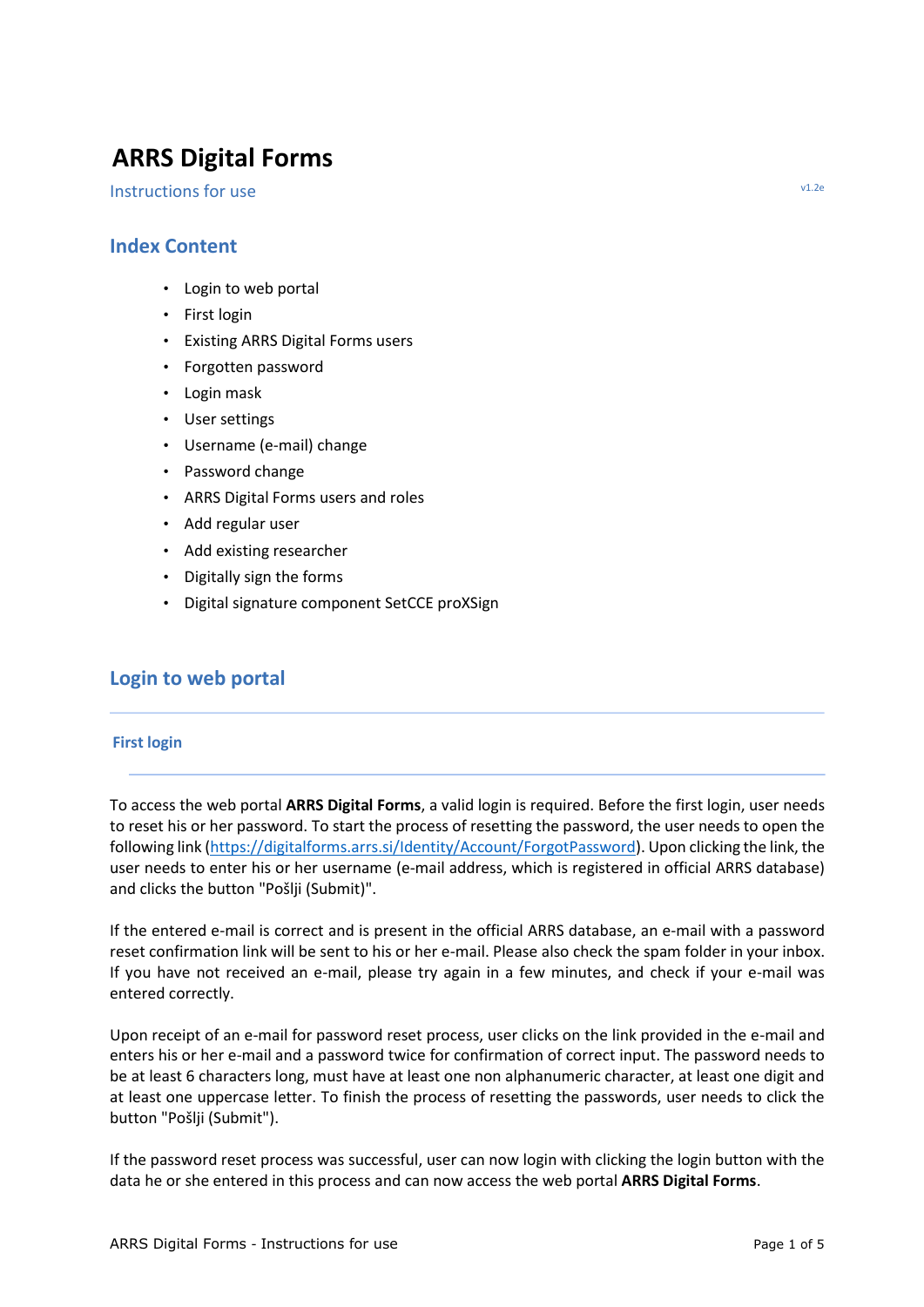#### **Existing ARRS Digital Forms users**

In case you are already **ARRS Digital Forms** user, you can use your existing login credentials that you used before when accessing the web portal.

If you cannot login to the web portal or you forgot your login credentials you can start the process of forgotten password.

#### **Forgotten password**

If the user forgot his or her login credentials to access the web portal ARRS Digitals Forms, he or she can start the process of resetting the password by clicking "Pozabljeno geslo? (Forgot your password?)". Upon clicking the link, the user needs to enter his or her username (e-mail address, which is registered in official ARRS database) and clicks the button "Pošlji (Submit)".

If the entered e-mail is correct and it exists in the official ARRS database, an e-mail with a password reset confirmation link will be sent to his or her e-mail. Please remember to check the spam folder in your inbox in case you don't find any mail. If you still have not found an e-mail, please try again in a few minutes, and check if your e-mail was entered correctly.

Upon receipt of an e-mail for password reset process, user clicks on the link provided in the e-mail and enters his or hers e-mail and a password twice for confirmation of correct input. The password needs to be at least 6 characters long, must have at least one non alphanumeric character, at least one digit and at least one uppercase letter. To finish the process of resetting the password, user needs to click the button "Pošlji (Submit").

If the password reset process was successful, user can now login with clicking the login button with the data he or she entered in this process and can now access the web portal **ARRS Digital Forms**.

#### **Login mask**

To access the web portal **ARRS Digital Forms**, a valid login is required. The user logs in to the web portal by entering his or her username (e-mail) and password. To finish the login process, user needs to click "Prijava (Log in)" button.

# **User settings**

#### **Username (e-mail) change**

If the user wants to change his or her username (e-mail), he or she needs to click on user card profile icon (name initials) in the upper right corner and then select the "Account" option.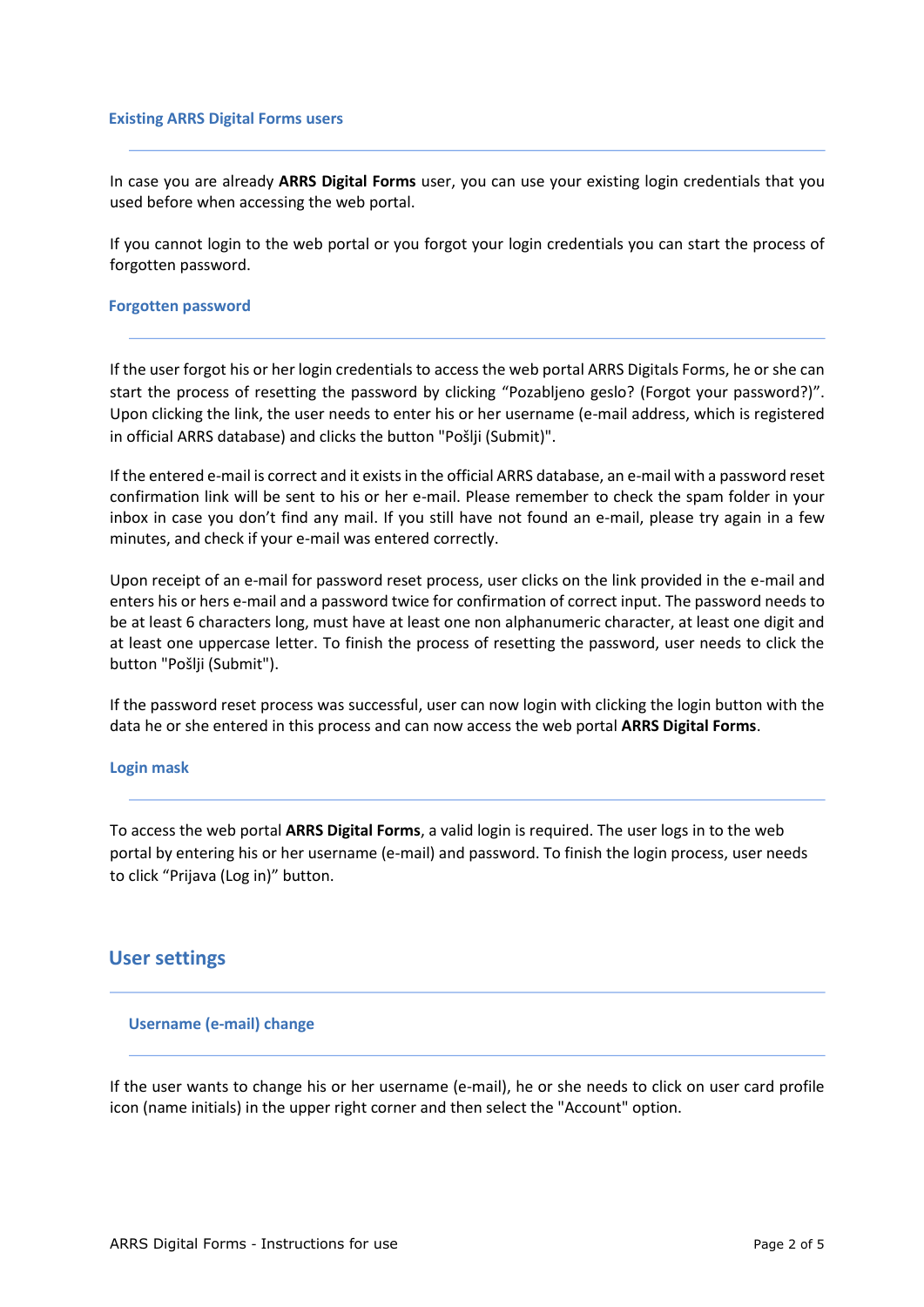Now he or she can change his or her e-mail by selecting the Email tab from the left navigation menu and enter a new e-mail and click "Change email" button.

A confirmation link will be sent to the new e-mail, where he or she needs to confirm the change by clicking on the link in the e-mail and follow the instructions on the page. After a successful confirmation, the user can login with a new email and existing password to the web portal **ARRS Digital Forms**.

### **Password change**

If the user wants to change the password for the login process for the web portal **ARRS Digital Forms**, he or she needs to click on user card profile icon (name initials) in the upper right corner and then select the "Account" option.

Now, he or she can change the password by selecting the Password tab from the left navigation menu and needs to enter current login password and new password twice for conformation of correct input and then finish the change process by clicking on "Update password" button. The password needs to be at least 6 characters long, must have at least one non alphanumeric character, at least one digit and at least one uppercase letter.

If the password change was successful, the user will need to enter the new password for the next login.

# **ARRS Digital Forms users and roles**

Within the web portal **ARRS Digital Forms** we have different types of user roles, which define different user interactions as described below:

- **Organization representative or authorized person**
	- o **ARRS Digital Forms** web portal can be used by a research organization (RO) director or headmaster, which is correctly registered in official ARRS database records. His main role is to digitally sign all submitted forms.
	- o Research organization (RO) can have one or more representatives or authorized persons which have equal rights.
- **ARRS Digital Forms research organization (RO) portal manager**
	- o Research organization can have a portal manager for the web portal **ARRS Digital Forms**. He or she can manage users within dedicated research organization, manage user roles for existing users or can add regular users or researchers.
- **Researchers**
	- o **ARRS Digital Forms** web portal can be accessed by all researchers that are listed and recorded in the databases of research and development actors of the Republic of Slovenia.
- **Regular users**
	- o **ARRS Digital Forms** web portal can be also used by regular users, which are not researchers and are also not listed in the databases of research and development workers of the Republic of Slovenia.
- **Form editor**
	- $\circ$  Research organization (RO) can have a user that is in role of a form editor in which he or she can create or edit new forms and prepare them for submission process.
- **From NRU / PRU editor**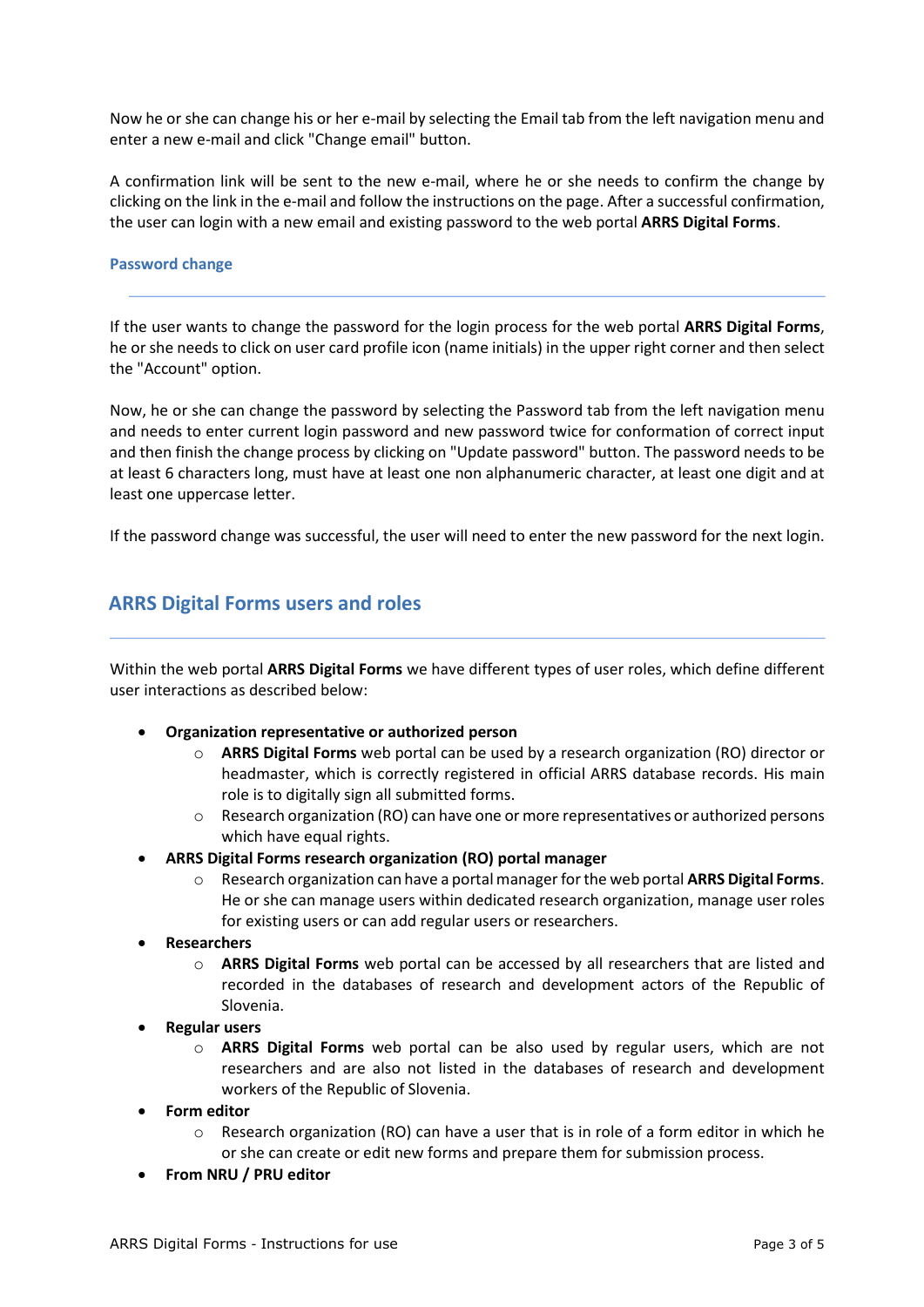- $\circ$  Research organization can have a user that is in role of a form NRU / PRU editor in which he or she can create or edit new NRU / PRU forms and prepare them for submission process.
- **From signer**
	- $\circ$  Research organization (RO) can have a user that is in role of a form signer in which he or she can digitally sign all submitted forms and complete the form submission process.
- **Form approver**
	- $\circ$  Research organization (RO) can have a user that is in role of a form approver in which he or she can approve the correctness of the provided data and prepare the form to be digitally signed.

### **Add regular user**

Regular users are additional users of the web portal **ARRS Digital Forms**, which are not researchers and are not listed in the databases of research and development workers of the Republic of Slovenia. These users can be assigned to the role of Form editor or Form signer or both.

To add a regular user to your research organization, you need to provide his or her name, surname and email address. After adding a regular user, an e-mail will be sent to user's e-mail address to reset password. To get help with the process of resetting the password, please check the section for the first login and forgotten password.

If the entered email exists in the **ARRS Digital Forms** web portal database and database of researchers and development actors, the entities get connected and the user is successfully added to research organization (RO). In this case an e-mail is not sent to the user, but it is a task for the portal manager to inform the user that he or she can now login to web portal **ARRS Digital Forms**.

### **Add existing researcher**

**ARRS Digital Forms** web portal can be accessed by all researchers that are listed and recorded in the databases of research and development workers of the Republic of Slovenia.

Adding an existing researcher to your research organization can be done by selecting the correct researcher from the list of available researchers, where you can filter them by entering their name or by entering their research code.

If the researcher doesn't have an e-mail address in the **ARRS** database records, person or user adding a researcher will get a warning message with the text that the researcher entity is missing an e-mail record and will not be able to access the web portal **ARRS Digital Forms**.

To correct this issue, the portal manager or the person adding an existing researcher will need to contact **ARRS** first to update and fill in the missing data for that researcher. After that he or she can be added to the research organization.